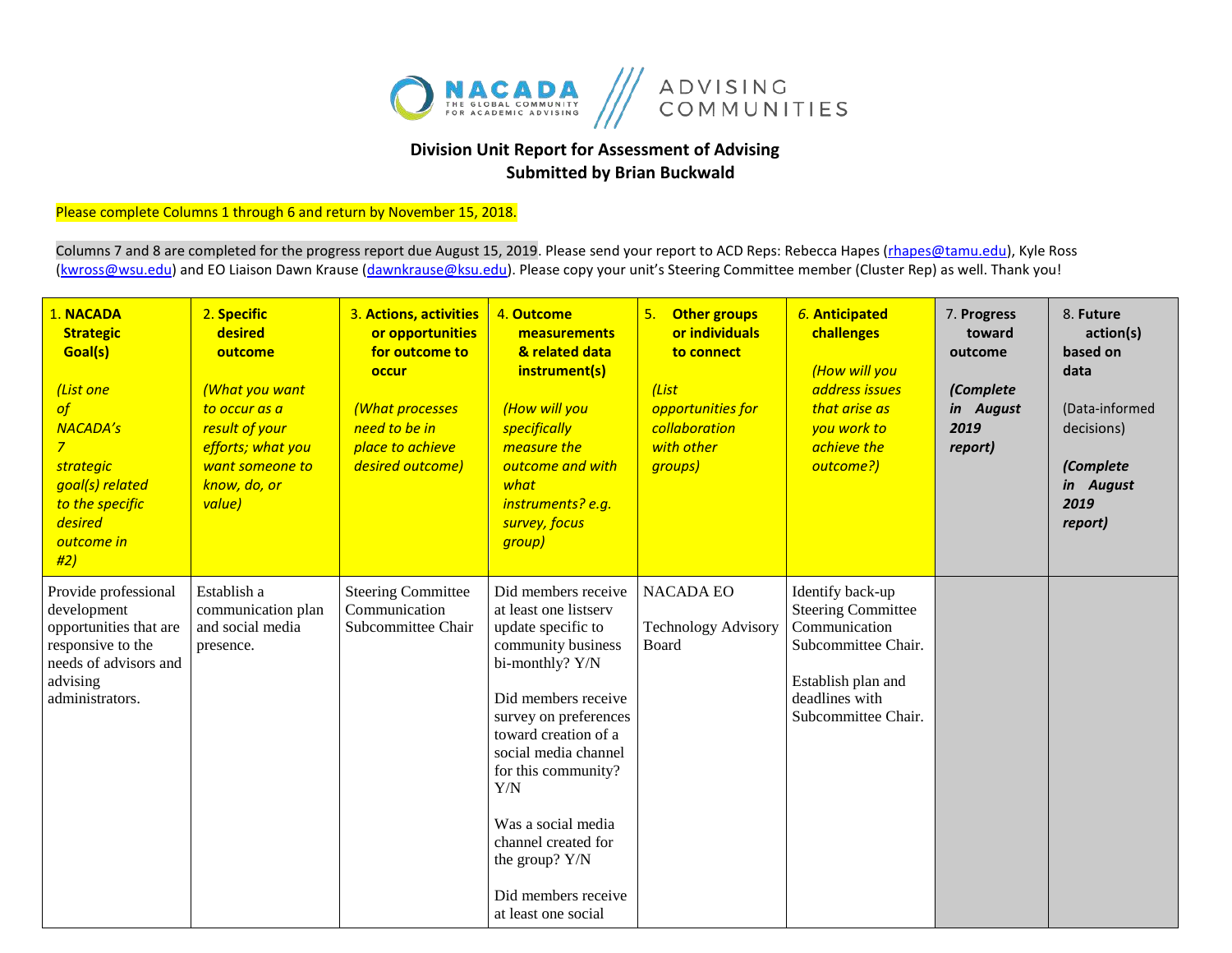|                                                                       |                                                                                                                                                        |                                                                                                                                                         | media update specific<br>to community<br>business via social<br>media? Y/N                                                                                                                                                                                                                                               |                                                                               |                                                                                                                                                        |  |
|-----------------------------------------------------------------------|--------------------------------------------------------------------------------------------------------------------------------------------------------|---------------------------------------------------------------------------------------------------------------------------------------------------------|--------------------------------------------------------------------------------------------------------------------------------------------------------------------------------------------------------------------------------------------------------------------------------------------------------------------------|-------------------------------------------------------------------------------|--------------------------------------------------------------------------------------------------------------------------------------------------------|--|
| Develop and sustain<br>effective Association<br>leadership.           | Form steering<br>committee of at least<br>six persons where<br>each participates<br>either as leader of<br>subcommittee or as<br>back-up.              | Promotion through<br>listserv and at<br>NACADA events,<br>with specific<br>attention to:<br>• 2018 Assessment<br>Institute<br>· 2018 Region<br>Meetings | Number of members<br>serving in roles by<br>Oct 2019.<br>At least three<br>subcommittees with<br>names, charge,<br>contact info, and<br>current projects listed<br>on community web<br>page.<br>Did steering<br>committee meet at<br>least bi-monthly to<br>discuss and advance<br>the business of the<br>community? Y/N | <b>ACD</b> Steering<br>Committee and Reps<br><b>Past Commission</b><br>Chairs | Have clearly defined<br>roles, expectations,<br>and standards of<br>satisfactory<br>performance.<br>Hold bi-monthly<br>steering committee<br>meetings. |  |
| Expand and<br>communicate the<br>scholarship of<br>academic advising. | Ensure other<br>assessment-related<br>professional<br>organizations are kept<br>abreast of NACADA<br>advising assessment<br>resources and<br>programs. | <b>SAAL</b><br><b>NILOA</b><br><b>AHEE</b><br><b>AIR</b><br><b>NASPA</b><br><b>ACPA</b><br>others                                                       | Was contact made<br>with a representative<br>from at least 3 other<br>professional<br>organizations? Y/N                                                                                                                                                                                                                 | This goal is about<br>inherently connecting<br>other groups.                  | Communication<br>Template                                                                                                                              |  |